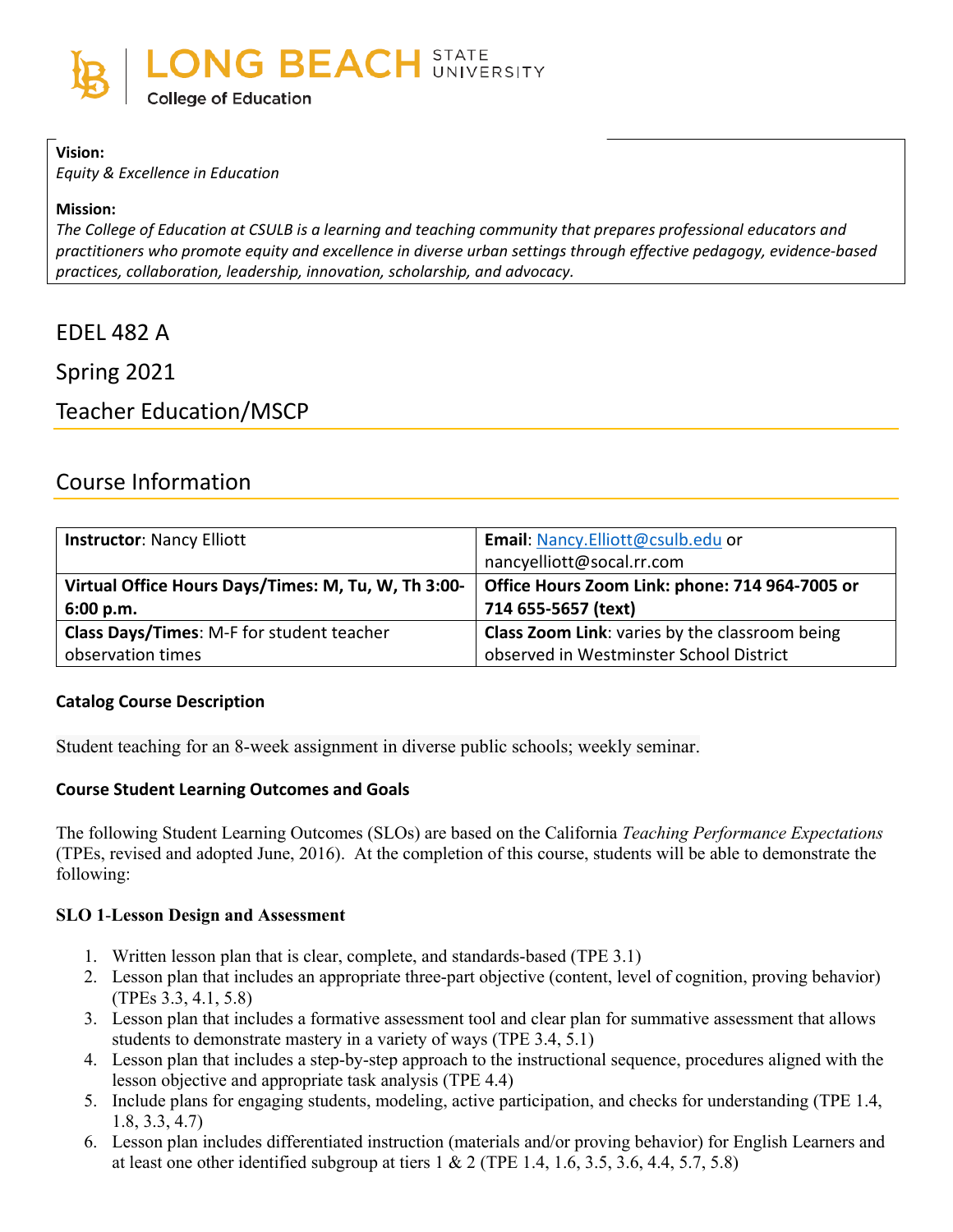- 7. Lesson plan includes opportunities for students to actively think critically and work collaboratively (TPE 1.5, 4.6)
- 8. Lesson goals and instructional strategies are based on student learning needs (TPE 1.1, 3.2, 4.2)
- 9. Lesson plan incorporates appropriate and available technology (TPE 3.7, 3.8, 4.7, 4.8)

### **SLO 2**-**Lesson Implementation and Assessment**

- 1. Lesson is taught in alignment with specified standards (TPE 4.3)
- 2. Objective/Learning Target is clearly communicated to all students (TPE 3.1, 3.2, 4.4)
- 3. Materials are prepared and utilized effectively (TPE 4.3)
- 4. Appropriate pacing is used to teach the lesson and monitor for student learning (TPE 1.5, 4.3, 4.4, 4.7)
- 5. A variety of questioning and active participation (overt and covert) strategies are used throughout the lesson (TPE 4.3)
- 6. The results of active participation strategies are used to make adjustments to the instruction (TPE 1.8, 5.1, 5.2)
- 7. Students are engaged in self-assessment (TPE 4.5, 5.3)
- 8. Uses appropriate wait time during questioning (1.5, 1.6)
- 9. Effectively implements appropriate and available technology (TPE 3.7, 3.8, 4.7, 4.8, 5.3)

#### **SLO 3**-**Classroom Management and Environment**

- 1. Teaches, reteaches, or reinforces rules, procedures, and routines (TPE 2.1, 2.2, 2.6)
- 2. Applies appropriate reinforcement techniques throughout the lesson (structure, approximation, extinction, consequences) (TPE 2.3, 2.5)
- 3. Effectively implements proactive and positive classroom management techniques (TPE 2.1, 2.3, 2.5, 2.6)
- 4. Implements appropriate strategies to maintain student motivation (TPE 1.3, 2.3, 2.5, 2.6)

#### **SLO 4**-**Professionalism**

- 1. Arrives on-time and prepared to engage in instruction (TPE 6.8)
- 2. Conducts regular reflection on performance (TPE 6.1)
- 3. Establishes professional learning goals (TPE 6.3)
- 4. Learns to communicate effectively and collaborate with all stakeholders (other teachers, administrators, support staff, parents, community members) (TPE 6.4)
- 5. Models ethical conduct of teaching professionals, including use of technology and digital media (TPE 6.5, 6.6)
- 6. Learns how to engage with parents (TPE 1.2, 2.6, 5.5, 6.4) activity: how to show parents how to do a readaloud

# **Outline of Subject Matter**

Upon successful completion of the course, students will be able to:

#### **A. SLO 1-Lesson Design and Assessment (CSTP 3, 4, and 5; TPEs 1, 3, 4, and 5). Students will be able to develop lesson plans that . . .**

- **1.** demonstrate comprehensive understanding of grade level subject matter, content and skills and utilizes appropriate subject specific instructional strategies. Appropriate academic vocabulary is identified and utilized correctly and shows opportunities for explicit teaching of the academic vocabulary. (TPE 1.4, 3.1, 3.3, 3.5, 4.1, 4.3, 4.4)
- **2.** are clear, complete, standards-based and identifies variety in the way information is presented (including opportunities for visual and performing arts). (TPE 1.4, 1.7, 3.1, 4.8)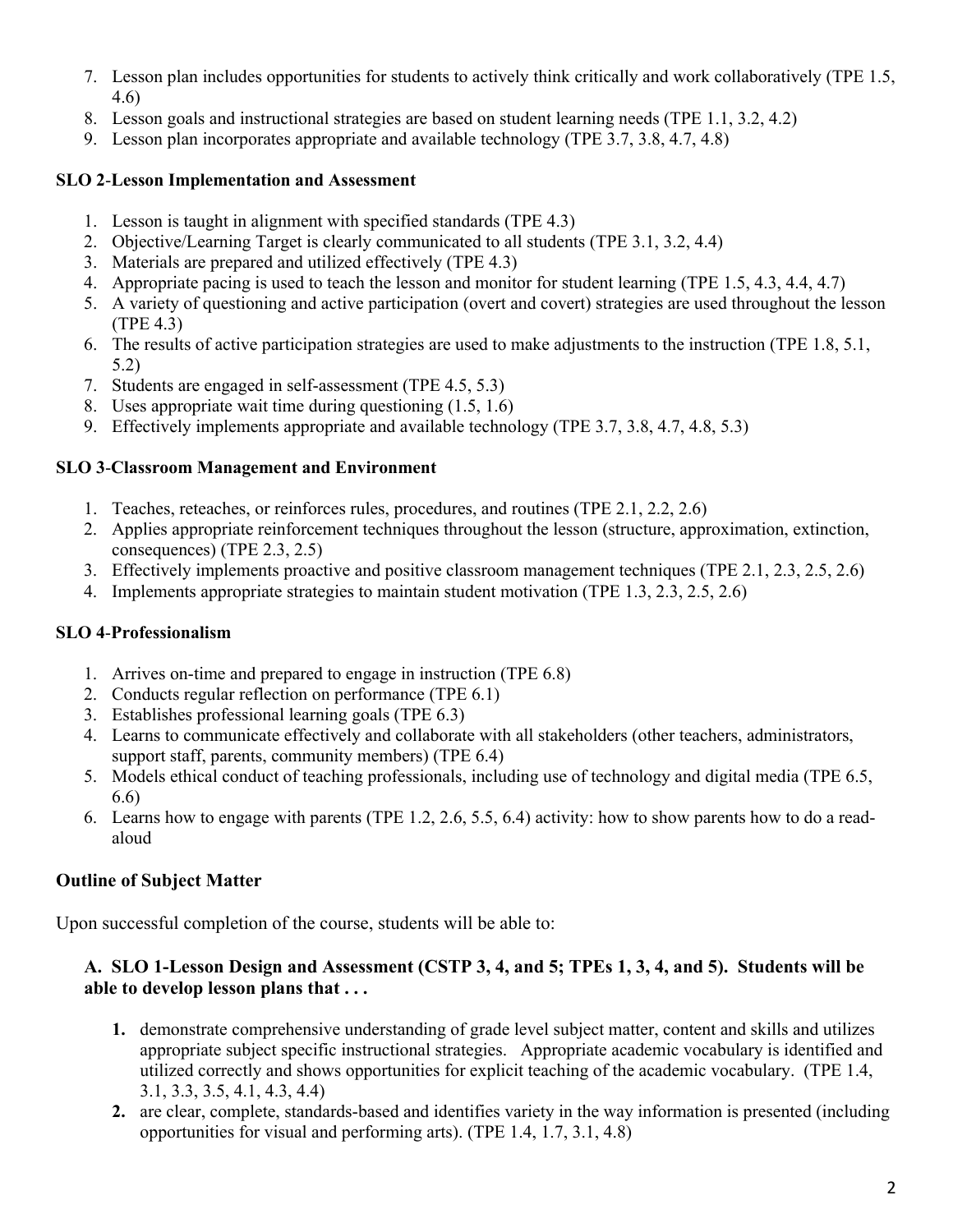- **3.** include an appropriate three-part objective (content, level of cognition, proving behavior) that is appropriately aligned to grade level standards and level of cognition matches the rigor of the proving behavior. (TPE 3.3, 4.1, 5.8)
- **4.** include one or more formative assessment tools and a clear plan for summative assessment that allows students to demonstrate mastery in a variety of ways. (TPE 3.4, 5.1)
- **5.** include a detailed, step by step approach to the instructional sequence aligned with the lesson objective and appropriate task analysis that acknowledges a pre-assessed connection to and respect for students' prior knowledge, background and experiences. (TPE 3.1, 3.2, 3.3, 4.4)
- **6.** include various plans for engaging students and checking for understanding through the use of active participation and includes in-depth teacher and student modeling of content/ behavior. (TPE 1.4, 1.8, 3.3, 4.7)
- **7.** include differentiated instruction (materials and/or proving behavior) for English Learners and at least one other identified subgroup appropriate to the individual student's needs. (TPE 1.4, 1.6, 3.5, 3.6, 4.4, 5.7, 5.8)
- **8.** explicitly include multiple opportunities for students to think critically and offers variations on how students may express their thoughts. (TPE 1.5, 4.6, 4.7)
- **9.** include opportunities for students to work collaboratively and appropriate time is allocated for student collaboration to meet the desired expectation. (TPE 1.5, 4.7)
- **10.** include lesson objectives and instructional strategies that are based on specific student learning needs determined by content standards, data analysis, and district-identified practices. (TPE 1.1, 3.2, 4.2, 4.4)
- **11.** incorporate multiple aspects of appropriate and available technology (includes assistive technology). (TPE 3.7, 3.8, 4.4, 4.7, 4.8)

# **A. SLO 2-Lesson Implementation and Assessment (CSTP 1 and 5; TPEs 1, 3, 4, 5, 6). Students will be able to deliver instruction that . . .**

- 1. include the effective use of materials (including various student resources) and provides options for student action and expression. (TPE 3.2, 4.3, 4.4, 4.8)
- 2. clearly communicates the Objective/Learning Target to all students and students interact with the objective/learning target throughout the lesson. (TPE 3.1, 3.2, 4.4)
- 3. is taught in alignment with specified standards and teacher's understanding of content is accurate in all areas of lesson delivery. (TPE 3.1, 4.3)
- 4. remains aligned to the objective/learning target throughout the entire lesson and includes in-depth teacher and/or student modeling of content and/or behavior as appropriate to the lesson design structure. (TPE 4.4, 4.7)
- 5. utilizes appropriate to teach the lesson and monitor for student learning. (TPE 1.5, 4.3, 4.4, 4.7)
- 6. utilizes a variety of critical thinking questioning strategies and multiple, effective active participation (overt/covert and engagement/data-gathering) throughout the lesson. (TPE 4.3, 4.4, 4.7)
- 7. uses the results of formative assessment strategies immediately to effectively make adjustments to the instruction. Adjustments include graduated levels of support for practice and performance. (TPE 1.8, 4.4, 5.1, 5.2)
- 8. involves students in self-assessment and is evident by students showing clear procedures for monitoring success criteria toward the objective/learning target. (TPE 4.4, 4.5, 4.7 5.3)
- 9. always uses appropriate wait time during questioning. (TPE 1.5, 1.6)
- 10. effectively implements appropriate and available technology (including assistive technologies as appropriate) to enhance the learning experience. (TPE 3.7, 3.8, 4.4, 4.7, 4.8, 5.4)
- 11. effectively and consistently makes adjustments to the lesson content or pacing as needed to maximize student learning. Takes advantage of teachable moments to help students make personal connections to the content or across various subject areas. (TPE  $1.1, 1.3, 1.8, 4.3, 4.4$ )
- 12. consistently exhibits positive dispositions of caring, support, acceptance, and fairness to all students during instruction and excels in purposely provided experiences (i.e. differentiation, culturally relevant pedagogy) for an equitable learning environment in all areas including gender, race, culture, religion, and academic achievement (TPE 6.2)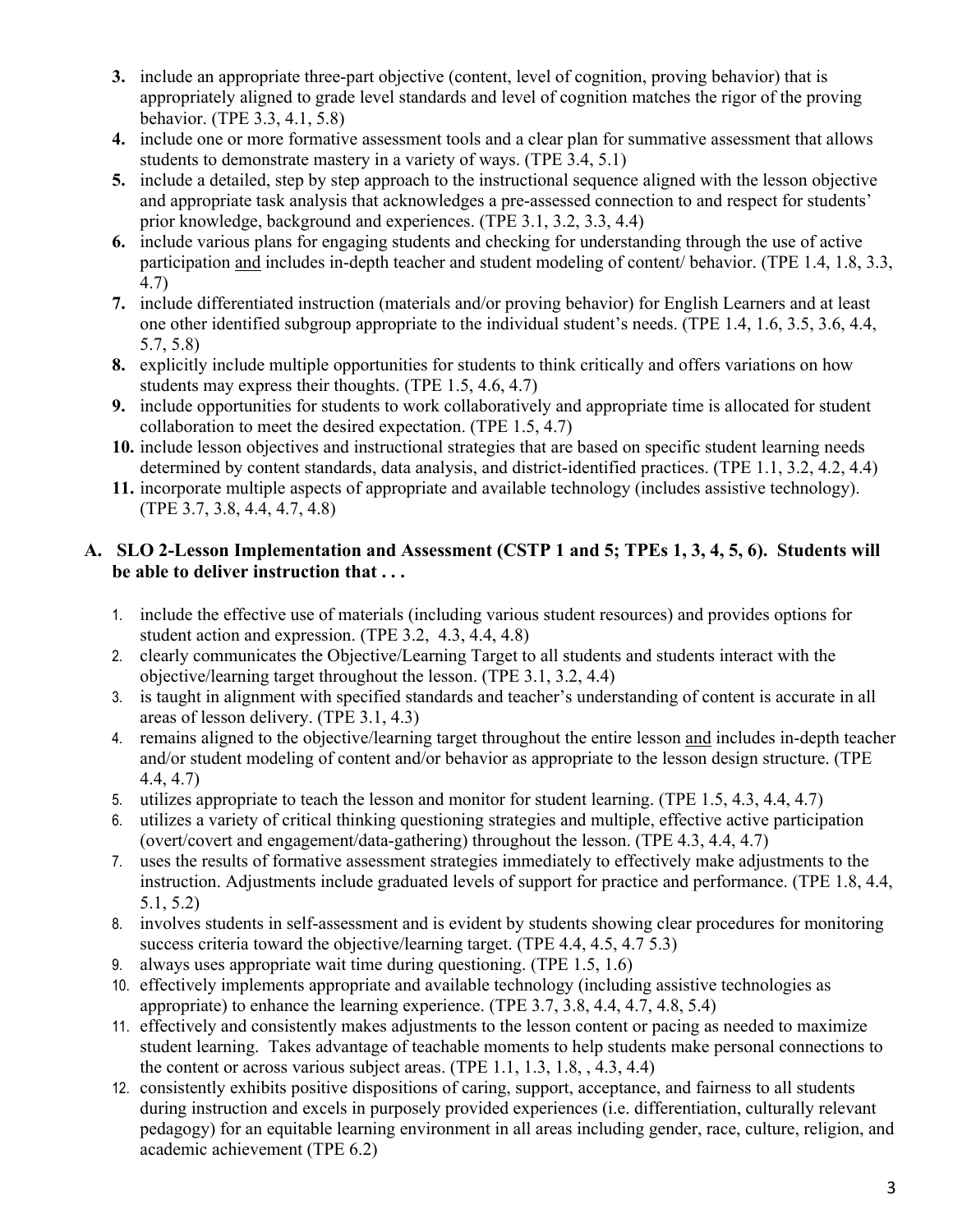#### **B. SLO 3-Classroom Management and Environment (CSTP 2; TPEs 2 and 6). Students will be able to implement and support an environment for learning that . . .**

- 1. teaches, reteaches, and reinforces rules, procedures, and routines or explicit evidence shows these components have been taught and reinforced. (TPE 2.1, 2.2, 2.6)
- 2. always applies appropriate reinforcement techniques throughout the lesson (structure, approximation, extinction, consequences). (TPE 2.3, 2.5)
- 3. consistently implements proactive and positive classroom management techniques that thoughtfully minimizes threats and distractions and facilitates coping skills and strategies. (TPE 2.1, 2.3, 2.5, 2.6)
- 4. implements multiple, appropriate and successful strategies to enhance student motivation (i.e. level of concern, knowledge of results, success, or interest). (TPE 1.3, 2.3, 2.5, 2.6)
- 5. shows consistent and overt evidence of caring, support, acceptance, and fairness to all students. Biases towards students related to gender, race, culture, religion, and academic achievement are not a basis for discipline or praise. (TPE 6.2)

#### **C. SLO4--Professionalism (CSTP 6; TPEs 1, 2, 5, and 6). Students will demonstrate their understanding of educator professionalism by . . .**

- 1. consistently arriving on-time, prepared, and appropriately dressed. (TPE 6.5)
- 2. conducting regular reflection on performance that is evidence-based in collaboration with peers and mentors. (TPE 5.6, 6.1, 6.3)
- 3. meeting regularly with Master Teacher and University Supervisor to set goals. (TPE 6.3)
- 4. communicating and collaborating effectively with all stakeholders (other teachers, administrators, support staff, parents, and community members) and accesses resources for support. (TPE 2.4, 5.6, 6.4)
- 5. modeling ethical conduct of teaching professionals (TPE 6.5, 6.6), including use of technology and digital media.
- 6. Seeking out multiple opportunities to engage with parents beyond typical site and classroom events (Back to School Night, parent conferences, Open House). (TPE 1.2, 2.6, 5.3, 5.5, 6.4)

# **Required Texts/Course Materials:**

- Kronowitz, E.L. (2011). The teacher's guide to success. New York, NY: Pearson
- Jones, F. (2013). Tools for teaching. Santa Cruz, CA: Fredric H Jones & Associates, Inc.
- Student Teaching Handbook-digital
- Instructional Planning Handbook-digital
- Student Teaching Bootcamp Materials-digital
- English Language Arts/English Language Development Framework
- English Language Development (ELD) Standards
- All K-12 California Content Standards/Common Core Booklets (e.g., mathematics, reading/language arts, science, history/social science, visual and performing arts, health, physical education)
- International Society for Technology in Education (ISTE) Standards
- All materials in my course on BeachBoard

# **Mode of Delivery and Technical Requirements**

This course is conducted entirely through Alternative Modes of Instruction, using both synchronous online and asynchronous learning. Students will access the course material and activities on [BeachBoard](https://bbcsulb.desire2learn.com/d2l/home) and are required to participate in synchronous class meetings via [Zoom.](https://csulb.zoom.us/meeting) All students must have access to a computer or other device with Internet functionality to access BeachBoard and Zoom, participate in class activities, and complete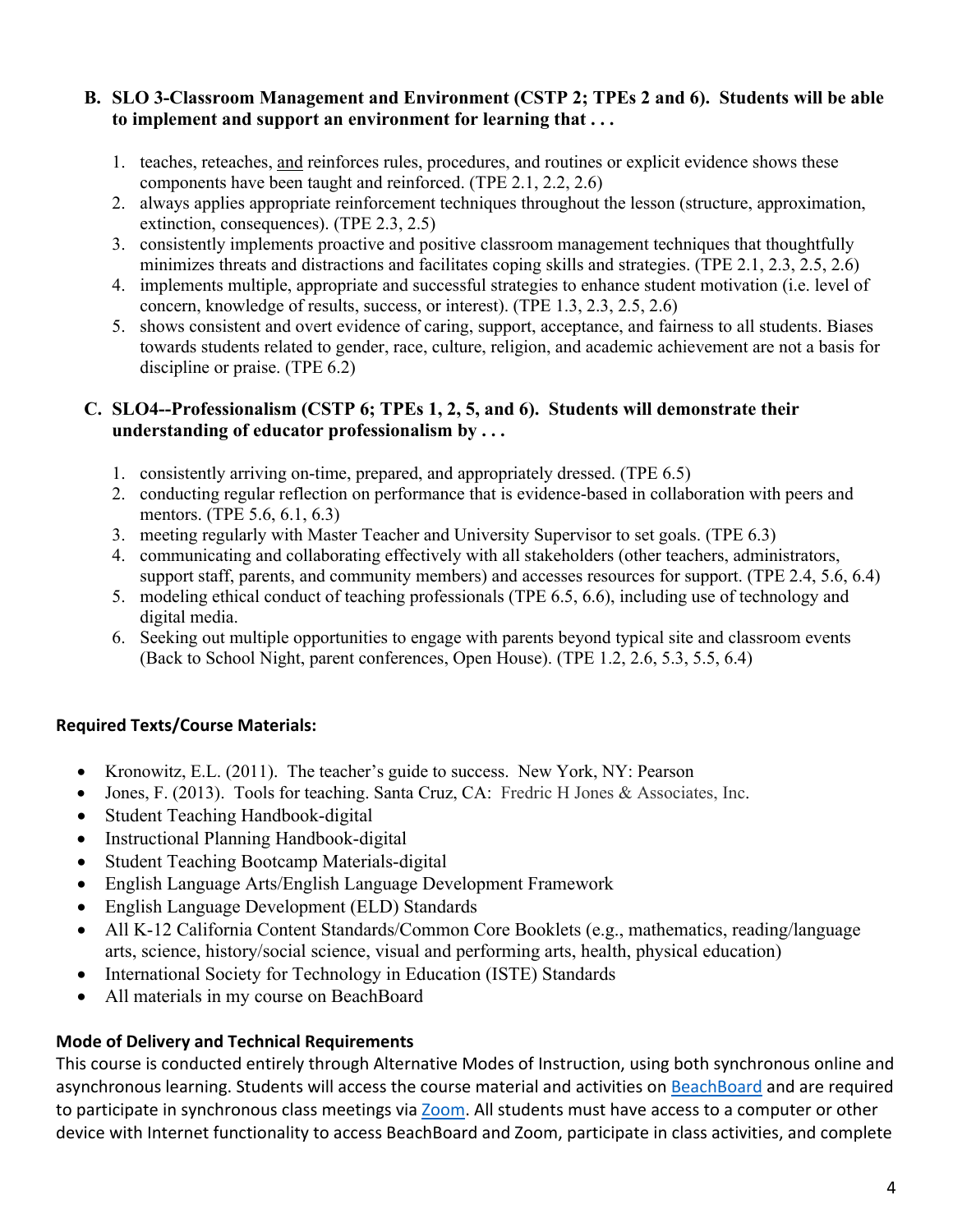assignments. Students must also have access to Internet sufficient to interact in synchronous meetings. Students must have the ability to record their lessons as they teach them.

Students who experience unexpected technical issues for a class session or assignment will be provided with the opportunity to make up missed work. Students who experience technical issues during a synchronous meeting or with an assignment should email me as soon as possible to let me know.

To access this course on BeachBoard and [Zoom,](https://csulb.zoom.us/meeting) students will need access to the Internet and a supported web browser (Safari, Google Chrome or Firefox). Log in to [BeachBoard](https://bbcsulb.desire2learn.com/) with your CSULB Campus ID and BeachID password. Once logged in, you will see the course listed in the My Courses widget; click on the title to access the course. To access Zoom, first [install the latest version](https://zoom.us/download) of the Zoom app on your device. Use the link provided and/or sign in using your CSULB Campus ID and BeachID password via Single Sign On to create or join a Zoom session. If students need technical assistance during the course or would like to report a technical issue with BeachBoard or Zoom, they should contact the [Technology Help Desk.](https://www.csulb.edu/academic-technology-services/academic-technology-resources-for-students)

The university is expected to provide an in-person computer lab in the University Student Union during 2020- 21 and the opportunity to borrow laptops and/or wi-fi hotspots, if needed. The university will send communications directly to students regarding accessing these resources.

# **Course Communication**

We will use BeachBoard to make announcements, communicate information, post assignments and corresponding due dates, and discuss course-related topics. Please note: It is the student's responsibility to check BeachBoard a minimum of once per week, as it will contain important information about upcoming class assignments, activities, and other elements of the course. Students should also be sure to check their CSULB email accounts a minimum of once per week to receive important communications about the course from the instructor or other enrolled students.

#### **Course Schedule**

Student teachers will follow the Pacing Guide in the Student Teaching Handbook and the Department Calendar for Student Teachers and the school district calendar.

# Course Grading

#### **Course Grading**

Students are expected to meet all requirements of the university supervisor and day-to-day teaching responsibilities. Specifically, they should:

A. Prepare and implement an increasingly complex series of lesson plans that geared for the target age group, that include learner objectives, strategies, activities, materials, and assessment plans that are well defined and coordinated with each other and which include clear alignment with state-approved academic content standards and which include examples of adaptations in curriculum for students who are English Language Learners, who have disabilities, and who are gifted.

B. Student teaching is graded on a credit/no credit basis with an equivalent grade of "A" or "B" required for credit.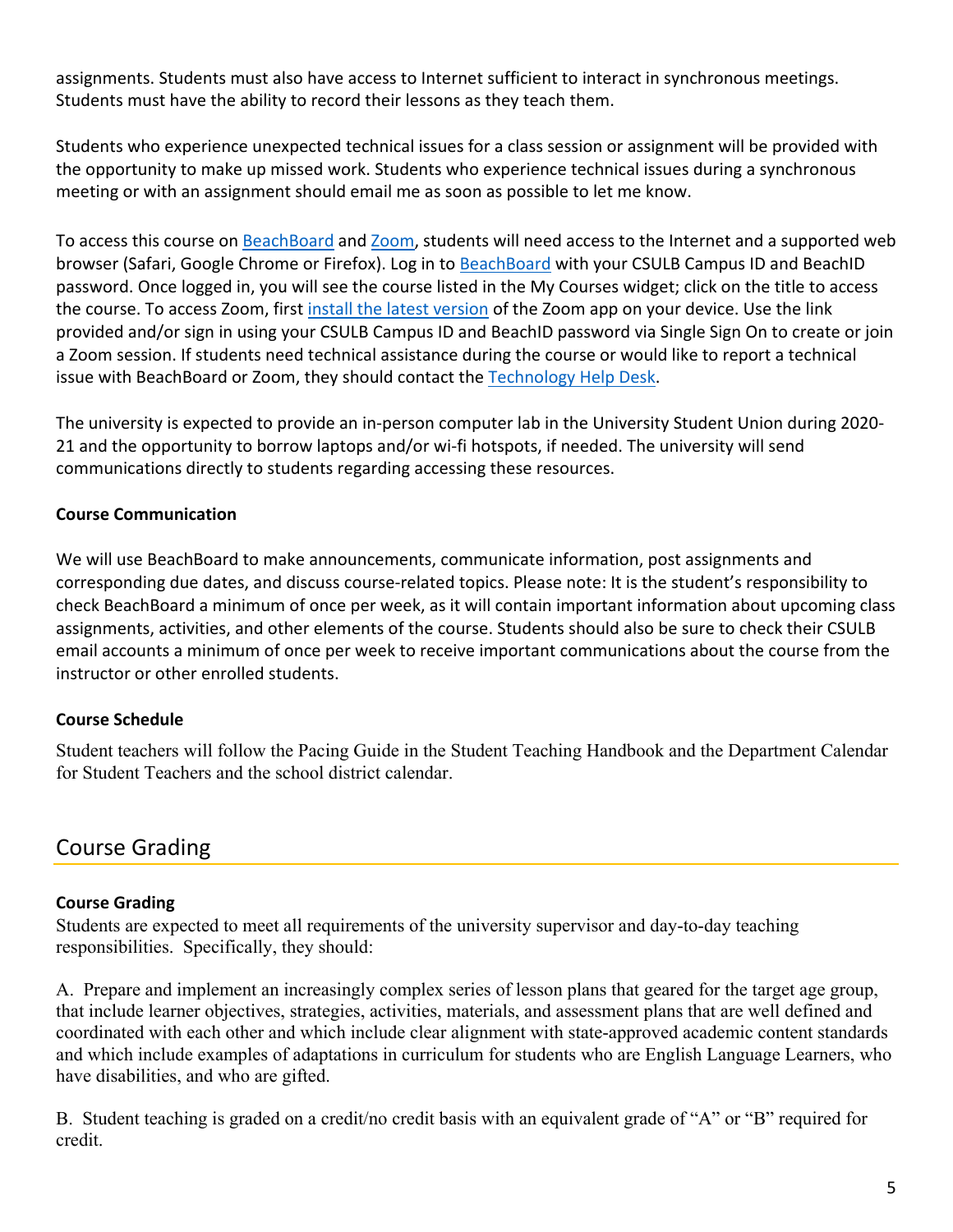C. Master all 4 Student Learning Outcomes, as documented by acceptable rankings on all four domains (see chart below).

- SLO 1: Lesson Design and Assessment
- SLO 2: Lesson Implementation and Assessment
- SLO 3: Classroom Management and Environment
- SLO 4: Professionalism

# Course Policies

# **Attendance and Participation**

Attendance is mandatory Monday-Friday for the entire school day where you are assigned for 16 weeks. Attendance (e.g., being present for all synchronous class sessions) and active participation are essential to your success in this class. Asynchronous participation in BeachBoard discussions is also required. Participation is 100% of your grade and will be monitored both through attendance at Zoom sessions and through entries in the online discussion board via BeachBoard. Non-participation in either synchronous or asynchronous aspects of the course will negatively impact your grade.

# **A. Placement Requirements**

- 1) Student teachers will be placed in school districts that have an established partnership with CSULB Teacher Preparation Programs
- 2) The selection of fieldwork sites is based on the effectiveness of observed teaching and learning, and at sites where the state-adopted academic core curriculum is effectively implemented
- 3) Student teachers are placed with master teachers whose instructional approaches and methods are consistent with a comprehensive, systematic program and who collaborates with the CSULB university supervisor and others in the program. Master teachers must be recommended by their school district and site administrator and must demonstrate the following:
	- knowledge of state-adopted content standards
	- effective in collaborating and communicating with other teachers
	- hold appropriate teaching credential(s)
	- effective in supervising credential candidates

• knowledge of current educational theory and practice and the developmental stages of the learning-to-teach continuum

• sponsor expectations for supervising teachers and the state-adopted academic content standards and frameworks

- promote reflective practice
- 4) Each candidate observes and participates in a K-6 classroom
	- a. Whenever possible, students will have one placement where 26% of the students or more are English Language Learners
	- b. All students must have one placement where students have social/cultural backgrounds different from that of the candidate
	- c. Whenever possible, students will have one placement in a hard-to-staff classroom and/or and under-performing school
	- d. Whenever possible student teachers will be placed in schools where technology is being used to enhance learning.

# **B. Responsibilities of Student Teachers**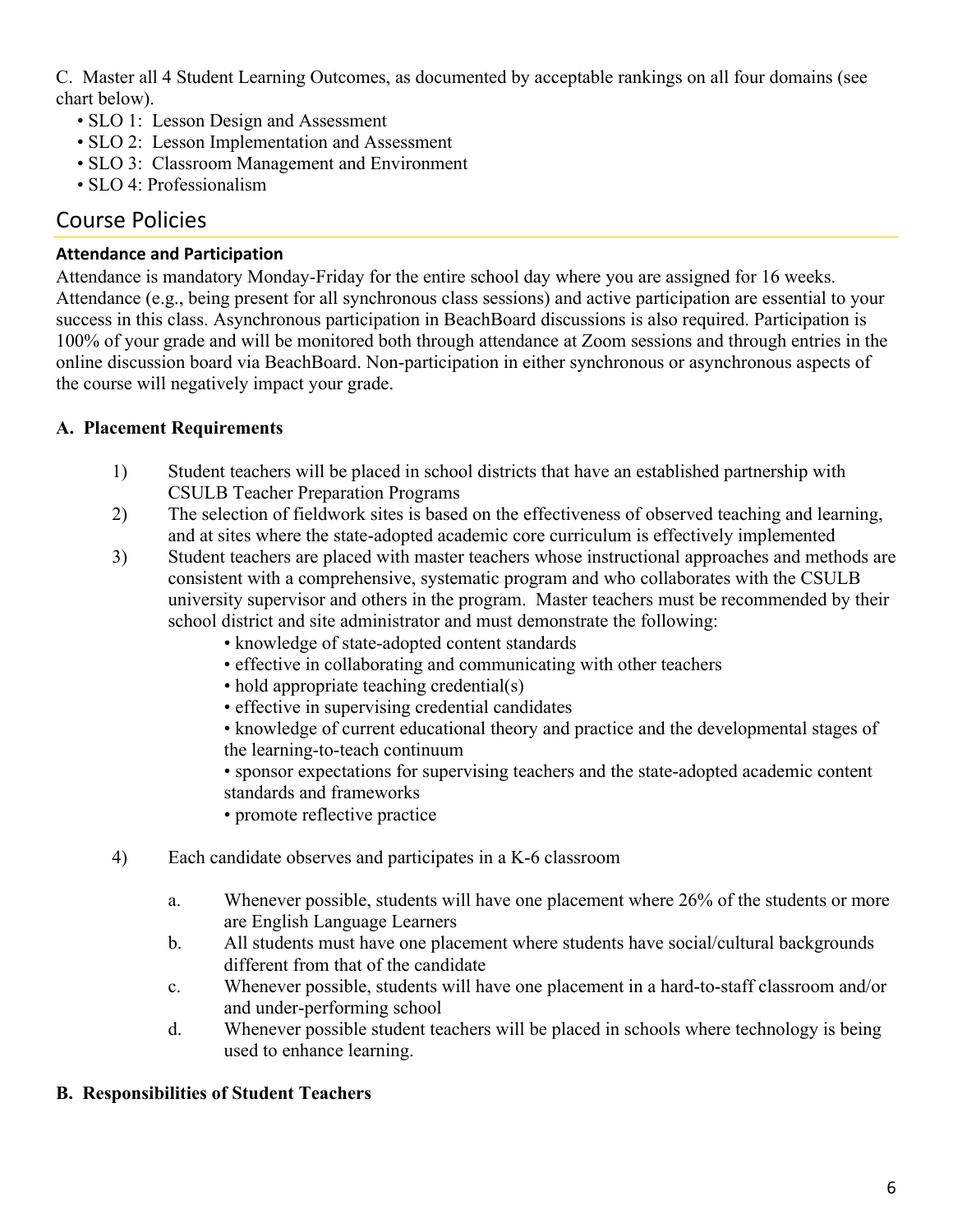1. Student Teaching is the culminating practicum of field experiences, the capstone course of the MSCP, where MSCP candidates apply and integrate the pedagogy they have learned in their other coursework to actual classroom experience.

- a. The student teaching semester consists of two 8-unit assignments, five days per week, fulltime, under the guidance of a Master Teacher and a University Supervisor, for a total of approximately 16 weeks.
- b. Students meet weekly for a required seminar with the University Supervisor. Student teaching is graded Credit / No Credit.
- c. All Student Teaching assignments include the support of a University Supervisor who observes the student teacher implementing lessons and holds conferences with the Student Teacher and the Master Teacher on a regular basis.
- d. During the first week of student teaching, usually the week prior to the beginning of CSULB classes, students must attend Student Teaching Orientation. Candidates will receive a letter of acceptance into Student Teaching that includes Orientation dates and registration codes.
- e. Instruction comprised of a variety of formats (whole class, small group, and individual settings) must be across the full range of the curriculum including art, health, language arts, math, music, physical education, science, and social studies.
- f. General Timeline: Student teachers will start their student teaching assignments at the beginning of each semester. They must be in a classroom daily throughout the semester. School breaks are observed using the school district's calendar.
- g. Student teacher assigned increasing responsibility for subject matter to be taught, groups to be taught, and/or times of the day. Student teacher must follow the Pacing Guide in the Student Teaching Manual.
- h. Master teacher/university supervisor determine developmental readiness of candidate to be given instructional responsibility daily for whole class:
	- 1) Full responsibility for minimum of two full weeks during second placement

i. Student teachers are expected to conduct themselves within the norms of the profession and the standards of the school. This applies to standards for dress and relations with colleagues, students, and parents.

#### 2. Attendance Requirements

a. Attendance is required for all student teaching colloquia. Attendance is required for all seminar sessions during the semester (refer to current *CSULB Catalog of Undergraduate and Graduate Studies* for attendance requirements).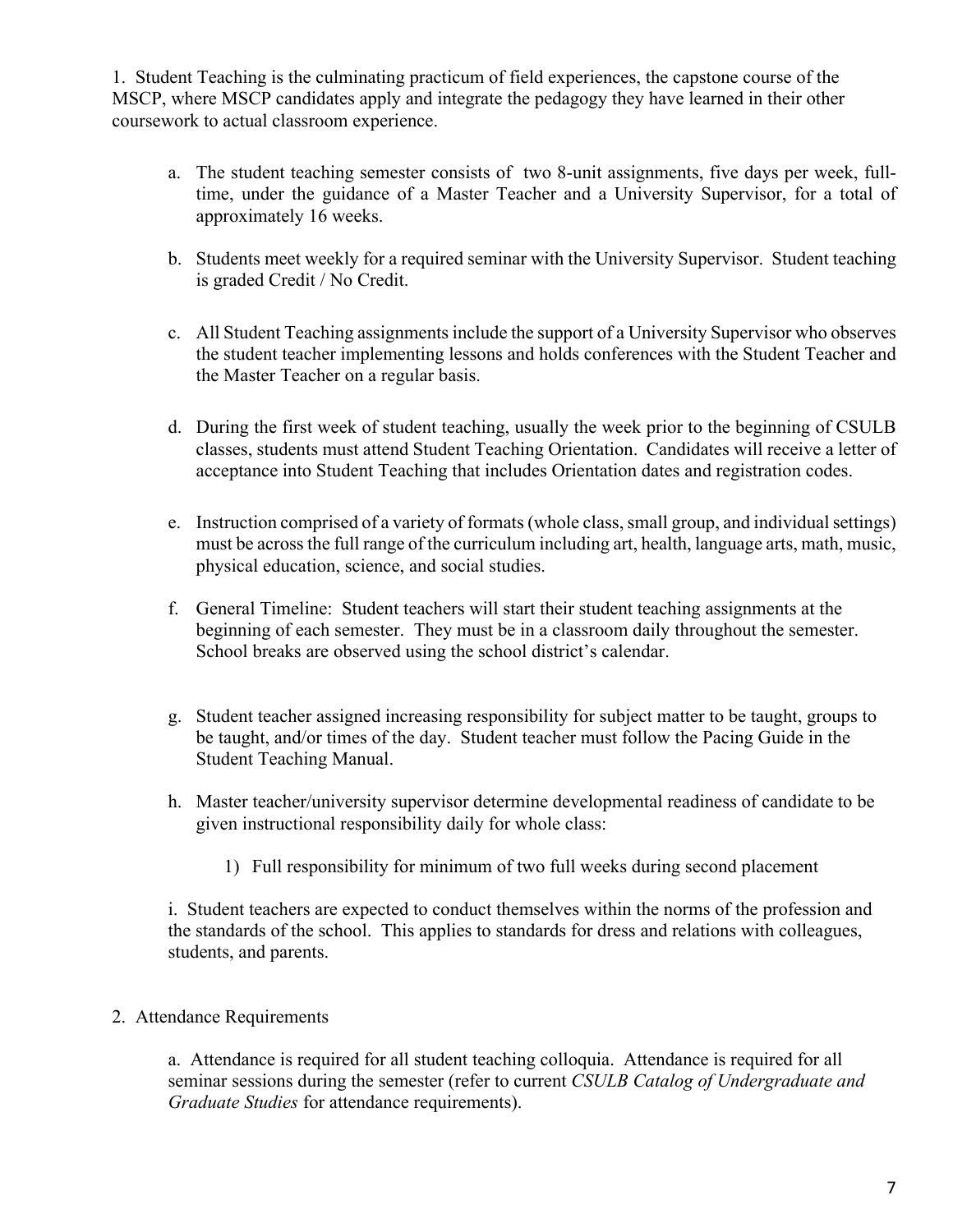b. Student teachers are expected to follow workplace rules established by the district and collective bargaining unit. Normally, teachers are required to be on campus at least 30 minutes before the school day begins. Students should notify their university supervisor, cooperating teacher and the appropriate front office person if they are going to be absent. They should leave detailed lesson plans for the length of their absence to assure smooth continuation of the instructional program. They should have contingency plans for a substitute teacher in the event of an unplanned absence. **Student teachers must notify me in the event of any absence the morning of the absence by phone: 714 964-7005.** Students with excessive absences (exceeding 2 days during the semester) may be required to complete additional days of student teaching beyond the semester or during a subsequent semester.

#### C. **Guidelines for Withdrawing from Student Teaching**

1. Student teachers can be withdrawn from student teaching at the initiation of the program or receive no credit, or reduced credit, for prolonged absence that affects performance. Student teachers can be withdrawn from student teaching at the initiation of the program for substandard performance. Students who are withdrawn by the program, or who receive no credit or partial credit for student teaching, may apply to re-enter student teaching. Their readiness for student teaching will be re-evaluated by the program. Student teachers may withdraw from student teaching for personal, medical, or other reasons. Students who withdraw may apply to re-enter student teaching. Their readiness to resume student teaching will be evaluated by the program.

2. Withdrawing from Student Teaching prior to the start of the student teaching semester:

Students withdrawing from Student Teaching prior to the start of the student teaching semester must fill out a *Withdrawal from Student Teaching* form, which is available from the Multiple Subject Credential Program in the Teacher Preparation Advising Center (TPAC) office (ED  $1 - 67$ ). Students who are withdrawing from all classes must also fill out an Educational Leave of Absence form which is available in the TPAC office, at Brotman Hall, and on the CSULB website. An intern may not withdraw from student teaching or apply for an educational leave of absence while employed at a school district as an intern. It is the student's responsibility to officially withdraw from classes with the University. This is a separate process and form, which is available in Enrollment Services.

Students may only withdraw from student teaching **one time**. If it is necessary to withdraw a second time then the student must go through the MSCP petition process to apply for a third time. Decisions to allow students to apply to student teach beyond the second time will be made on a case-by-case basis through the MSCP petition process.

3. Withdrawing from Student Teaching after the start of the student teaching semester due to illness, financial or personal reasons:

If withdrawing within the 1st 2 weeks of the semester, students must submit a *Withdrawal from Student Teaching* form and fill out an *Educational Leave of Absence* form. Both forms are available in the TPAC office. It is the student's responsibility to officially withdraw from classes with the University. This is a separate process and form, which is available in Enrollment Services. See the University's withdraw policy for more information.

Students withdrawing from student teaching after the start of the student teaching semester due to illness, financial or personal reasons may petition to re-enter student teaching in the future with the MSCP Coordinator's approval, **one time**. Students may be asked to demonstrate resolution of the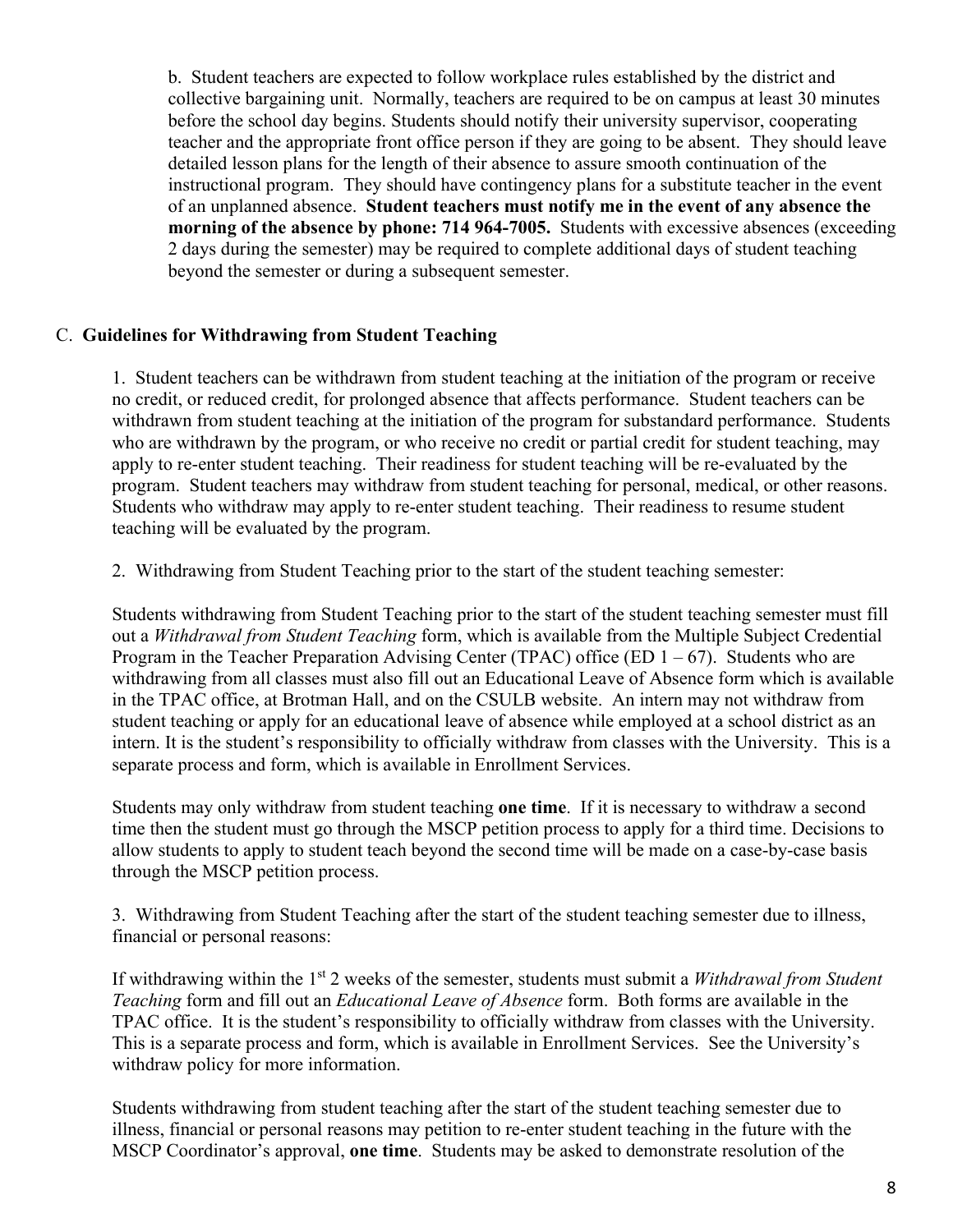situation so that it will not interfere with student teaching again. If it is necessary to withdraw a second time then the student must go through the MSCP petitioning process to reapply and decisions will be made on a case-by-case basis by the MSCP petition committee.

4. Withdrawing from Student Teaching after the start of the student teaching semester due to poor performance:

Students who withdraw from student teaching due to poor performance may petition to re-enter student teaching in the future with the approval of the MSCP Admissions and Standards Committee. Students will be required to meet with the MSCP Coordinator to discuss their action/remediation plan. Once the action/remediation plan is completed to the satisfaction of the MSCP Coordinator, the student may petition to re-enter student teaching through the Admissions and Standards petition process.

Students must submit a *Withdrawal from Student Teaching* form which is available in the TPAC office. It is the student's responsibility to officially withdraw from classes from the University. This is a separate process and the form is available at Enrollment Services. Students who fail to officially withdraw from EDEL 482 will receive a "NC" rather than "W" on their transcripts.

To reapply to student teach students must submit an application by November 1 for the Spring semester or by April 1 for Fall student teaching.

# **Late Work/Make-up Policy**

- Lesson plans for the observed lesson are to be emailed t[o nancyelliott@socal.rr.com](mailto:nancyelliott@socal.rr.com) by 6:00 p.m. the day before teaching. Failure to send a lesson plan will result in the student teacher not being able to teach the lesson.
- Students with excessive absences (exceeding 2 days during the semester) may be required to complete additional days of student teaching beyond the semester or during a subsequent semester.
- Students who miss a seminar for a valid reason will watch the recording of the seminar on their own time. Students who miss a seminar without a valid reason will watch the recording of the seminar and write a response paper, plus receive a 2.00 on the observation form under professionalism for the week.

#### **Plagiarism/Academic Integrity Policy**

There is zero tolerance for cheating, plagiarism, or any other violation of academic integrity in this course. Work submitted is assumed to be original unless your source material is documented using proper citations. Using the ideas or words of another person, even a peer or a web site, as if it were your own, constitutes plagiarism. It is your responsibility to review the University policy on [Cheating and Plagiarism](http://catalog.csulb.edu/content.php?catoid=5&navoid=369#cheating-and-plagiarism) that governs your participation in courses at CSULB.

# **University Withdrawal Policy**

Class withdrawals during the final 3 weeks of instruction are not permitted except for a very serious and compelling reason such as accident or serious injury that is clearly beyond the student's control and the assignment of an Incomplete grade is inappropriate (see [Grades\)](http://www.csulb.edu/depts/enrollment/student_academic_records/grading.html). Application for withdrawal from CSULB or from a class must be filed by the student [online,](https://www.csulb.edu/student-records/dropping-and-withdrawing) whether or not the student has ever attended the class;